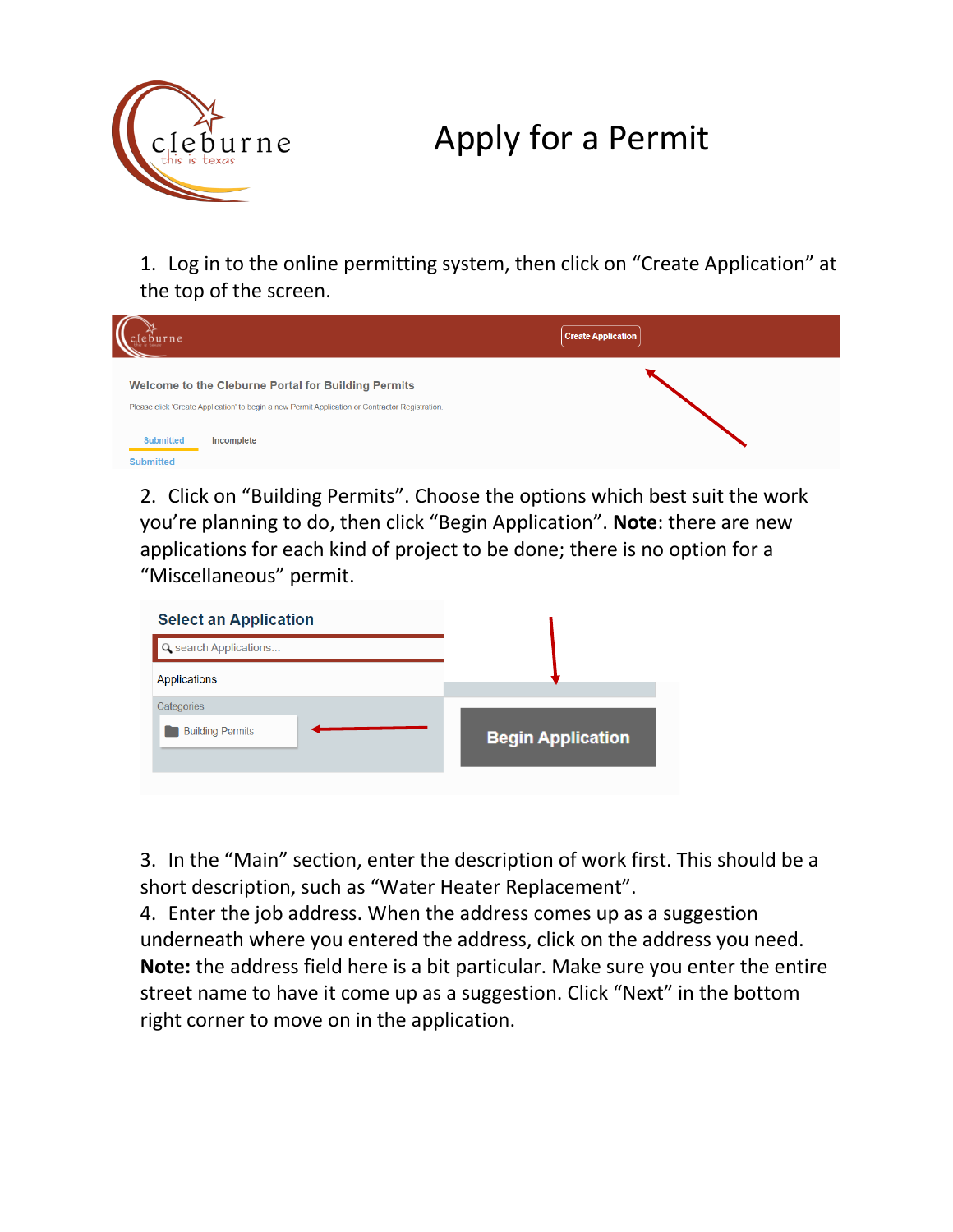## **Application: Residential Plumbing**

41 Main Description of Project or Business Name **Water Heater Replacement** Address (Location of Permit) 10 N Robinson Suggestions... 10 N ROBINSON ST, CLEBURNE, TX, 76031

5. Next, you'll need to click on "Select Registered Contractor…" to choose your company name from the list of contractors. If your company name does not appear in this list, but you know that you should still be registered with the City of Cleburne, please contact us. **Note:** Homeowners who have been living in their house for at least one year can obtain permits without a contractor. If this is the case, you may skip this step.

| <b>Application: Residential Plumbing</b> |  | <b>Contractor Search</b>        |  |                   |          |
|------------------------------------------|--|---------------------------------|--|-------------------|----------|
| 【1<br><b>Main</b>                        |  |                                 |  |                   |          |
|                                          |  | <b>Business Name</b>            |  | <b>Type</b>       | Licens   |
| $\blacksquare$<br><b>Contractor</b>      |  | $\Box$ 24 HR ROOTER CONNECTIONZ |  | BPPLUMBING 9856   |          |
| Select Registered Contractor(s)          |  | $\Box$ 3 KINGS AC               |  | BPMECHANIC 72569  |          |
|                                          |  | A1 ABILITY ELECTRIC             |  | BPELECTRIC 31988  |          |
| $\blacksquare$<br>AppData                |  | $\Box$ AC1 HEAT AND AIR         |  | BPMECHANIC CON-00 |          |
| People                                   |  | $\Box$ ACCENT GRAPHICS          |  | <b>BPGENERAL</b>  | CON-00   |
| <b>CALL TO BE AN INCOME.</b>             |  | <b>ACCENT GRAPHICS</b>          |  | <b>BPELECTRIC</b> | 11189 (, |

6. The next section is "AppData" or application data. This is where you will enter the scope of work to be performed. Sections in pink are required. When completed, click Next.

| 3<br>AppData                                                                                  |                                      |
|-----------------------------------------------------------------------------------------------|--------------------------------------|
| <b>Residential (Type)</b>                                                                     |                                      |
| <b>Residential Type</b><br>Select a value<br><b>Single Family</b><br>$\overline{\phantom{a}}$ | <b>Water Closet</b><br>Quantity      |
| <b>Plumbing Permit</b><br>Description of Work<br>water heater replacement                     | <b>Water Heater</b><br>Quantity<br>4 |